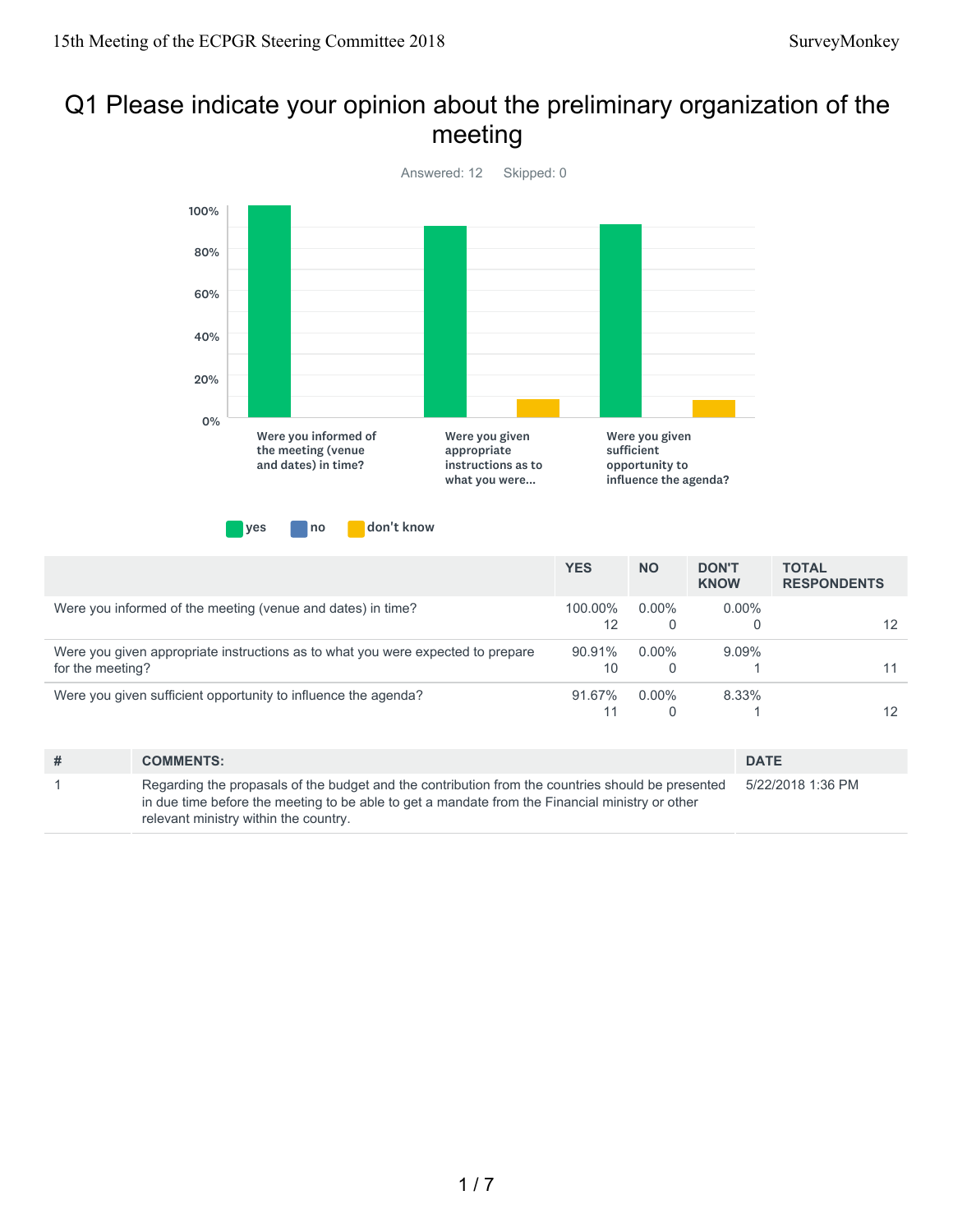# Q2 Please indicate your opinion about the meeting logistics.



Very good Good Fair Poor

|                                         | <b>VERY GOOD</b> | <b>GOOD</b>              | <b>FAIR</b>   | <b>POOR</b>          | <b>TOTAL</b> |
|-----------------------------------------|------------------|--------------------------|---------------|----------------------|--------------|
| Travel bookings                         | 90.91%<br>10     | 9.09%                    | $0.00\%$<br>0 | $0.00\%$<br>0        | 11           |
| Transport to/from airport               | 36.36%<br>4      | 36.36%<br>4              | 27.27%<br>3   | $0.00\%$<br>$\Omega$ | 11           |
| Accommodation                           | 91.67%<br>11     | 8.33%                    | $0.00\%$<br>0 | $0.00\%$<br>$\Omega$ | 12           |
| Meals                                   | 83.33%<br>10     | 16.67%<br>$\overline{2}$ | $0.00\%$<br>0 | $0.00\%$<br>$\Omega$ | 12           |
| Meeting organization                    | 100.00%<br>12    | $0.00\%$<br>$\Omega$     | $0.00\%$<br>0 | $0.00\%$<br>$\Omega$ | 12           |
| Meeting location                        | 100.00%<br>12    | $0.00\%$<br>$\Omega$     | $0.00\%$<br>0 | $0.00\%$<br>$\Omega$ | 12           |
| Meeting room and secretarial facilities | 100.00%<br>12    | $0.00\%$<br>$\Omega$     | $0.00\%$<br>0 | $0.00\%$<br>$\Omega$ | 12           |
| Field trip (if any)                     | 63.64%           | 27.27%<br>3              | 9.09%         | $0.00\%$<br>$\Omega$ | 11           |
| Social event (if any)                   | 83.33%<br>10     | 16.67%<br>$\overline{2}$ | $0.00\%$<br>0 | $0.00\%$<br>0        | 12           |

| # | <b>COMMENTS:</b>                                                                                                                                                                                                                        | <b>DATE</b>       |
|---|-----------------------------------------------------------------------------------------------------------------------------------------------------------------------------------------------------------------------------------------|-------------------|
|   | Not a big thing but the information about the transport from the airport wasn't updated. Meals get<br>less points due to the coffee breaks that were a bit boringwould have been nice not to have only<br>cookies but also some fruits. | 6/25/2018 9:07 AM |
| 2 | l arranged for my own travel bookings and transport to/from airport. Electra Palace Hotel was an<br>excellent choice.                                                                                                                   | 5/22/2018 2:05 PM |
| 3 | Very nice and surroundings, facilities, and friendly participants as well as the Greeks. Excellent<br>organized.                                                                                                                        | 5/22/2018 1:39 PM |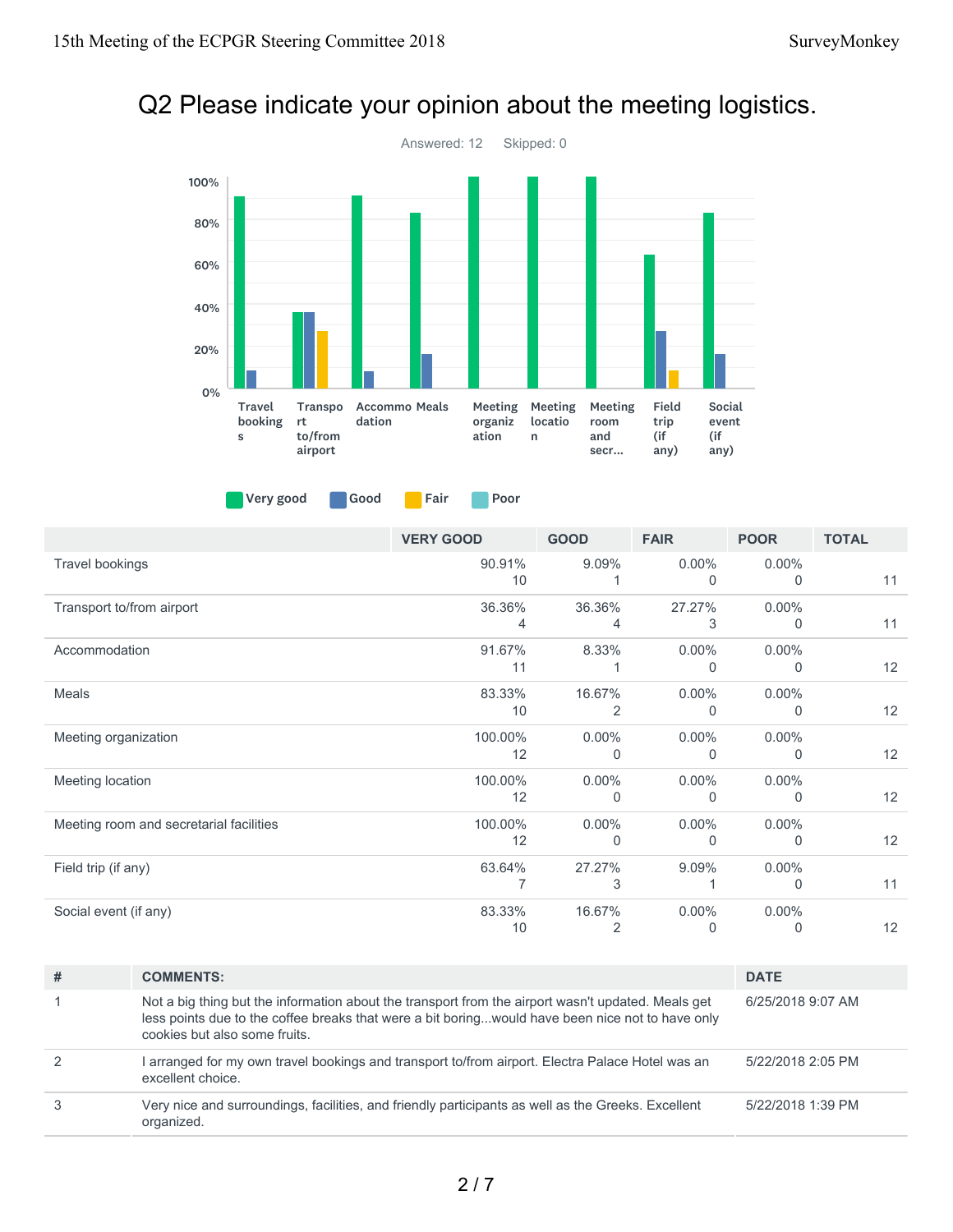# Q3 Please indicate your opinion about the meeting management



|                                                                | <b>VERY GOOD</b> | <b>GOOD</b> | <b>FAIR</b> | <b>POOR</b> | <b>TOTAL</b>      |
|----------------------------------------------------------------|------------------|-------------|-------------|-------------|-------------------|
| Meeting discussions                                            | 58.33%           | 33.33%      | 8.33%       | $0.00\%$    |                   |
|                                                                |                  | 4           |             | 0           | 12                |
| Opportunities to express own opinion                           | 83.33%           | 16.67%      | $0.00\%$    | $0.00\%$    |                   |
|                                                                | 10               | 2           |             | 0           | $12 \overline{ }$ |
| Decisions taken where needed                                   | 45.45%           | 45.45%      | $9.09\%$    | $0.00\%$    |                   |
|                                                                | 5                | 5           |             | 0           | 11                |
| Preparation of appropriate workplan                            | 58.33%           | 41.67%      | $0.00\%$    | $0.00\%$    |                   |
|                                                                |                  | 5           |             | 0           | $12 \overline{ }$ |
| Definition of responsibilities                                 | 58.33%           | 33.33%      | 8.33%       | $0.00\%$    |                   |
|                                                                |                  | 4           |             | 0           | $12 \overline{ }$ |
| Opportunities for social relationships and personal dicussions | 75.00%           | 25.00%      | $0.00\%$    | $0.00\%$    |                   |
|                                                                | 9                |             |             |             | 12                |

| # | <b>COMMENTS:</b>                                                                                                                                                                                                                                                                                                                                                                                                                 | <b>DATE</b>       |
|---|----------------------------------------------------------------------------------------------------------------------------------------------------------------------------------------------------------------------------------------------------------------------------------------------------------------------------------------------------------------------------------------------------------------------------------|-------------------|
|   | A perhaps not sufficiently recognized problem is that only very few participants are actually active<br>and do influence the discussions and decisions. A majority of countries, not only former east-<br>european countries but also large other countries with a large agricultural sector are largely<br>inactive. This may be the largest problem for ECPGR, and for recognition of its importance for<br>PGR-work in Europe | 5/22/2018 2:17 PM |
| 2 | As has been said many times before, efforts should be made to include all - or at least most -<br>participants in the discussions.                                                                                                                                                                                                                                                                                               | 5/22/2018 2:13 PM |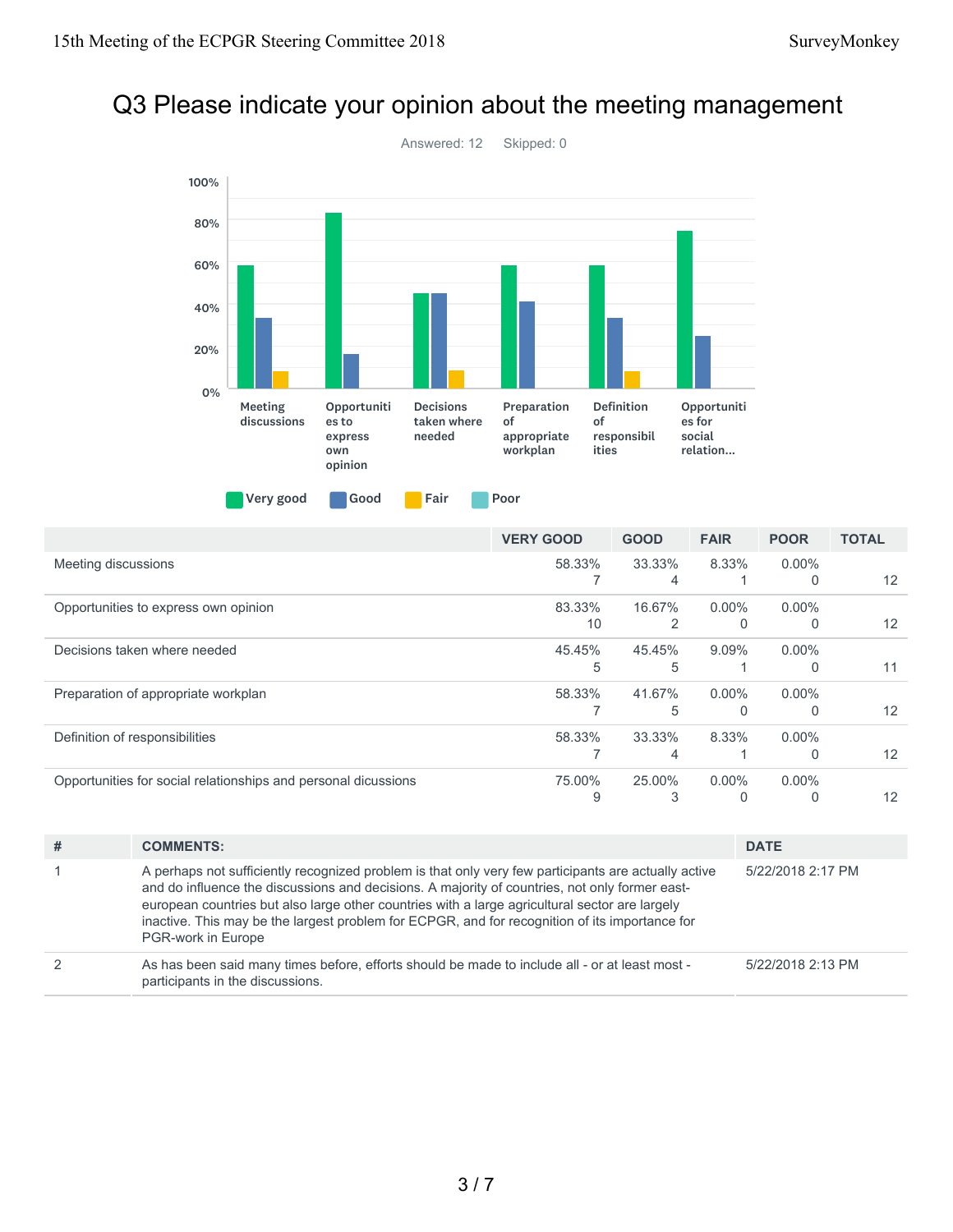## Q4 Please list the two most useful aspects of the meeting

Answered: 10 Skipped: 2

| #  | <b>RESPONSES</b>                                                                                                                                                                                    | <b>DATE</b>       |
|----|-----------------------------------------------------------------------------------------------------------------------------------------------------------------------------------------------------|-------------------|
|    | Experience preparing SC as an ExCo member. Information about the progress of EURISCO and<br>encouragement of adding C&E data, also flagging AEGIS accessions - strong points to bring back<br>home. | 6/29/2018 3:08 PM |
| 2  | ECPGR towards Phase X Proposal for a European Evaluation Network                                                                                                                                    | 6/23/2018 1:43 PM |
| 3  | ECPGR objectives - achievements/plans Overall discussions                                                                                                                                           | 6/22/2018 3:07 PM |
| 4  | Results of phase IX, Planning phase X                                                                                                                                                               | 6/11/2018 3:13 PM |
| 5  | Opportunities to express own opinion Direct contact                                                                                                                                                 | 5/29/2018 4:14 PM |
| 6  | The organization, Hospitality, and Expression of Opinions                                                                                                                                           | 5/23/2018 7:04 AM |
|    | At first I was informed with new moments about me in this area. Second, I met colleagues from<br>other European countries, who believe that in the future they will be my friends.                  | 5/22/2018 9:24 PM |
| 8  | 1. We managed to agree on a budget for Phase X 2. EVA is in place                                                                                                                                   | 5/22/2018 2:26 PM |
| 9  | General network contacts On Farm agenda pushed forwards                                                                                                                                             | 5/22/2018 2:21 PM |
| 10 | AEGIS and Communication strategy Furhermore, regarding the Budget; a more clear presentation<br>and explanation of the Categories (A - K) would have been preferred                                 | 5/22/2018 1:46 PM |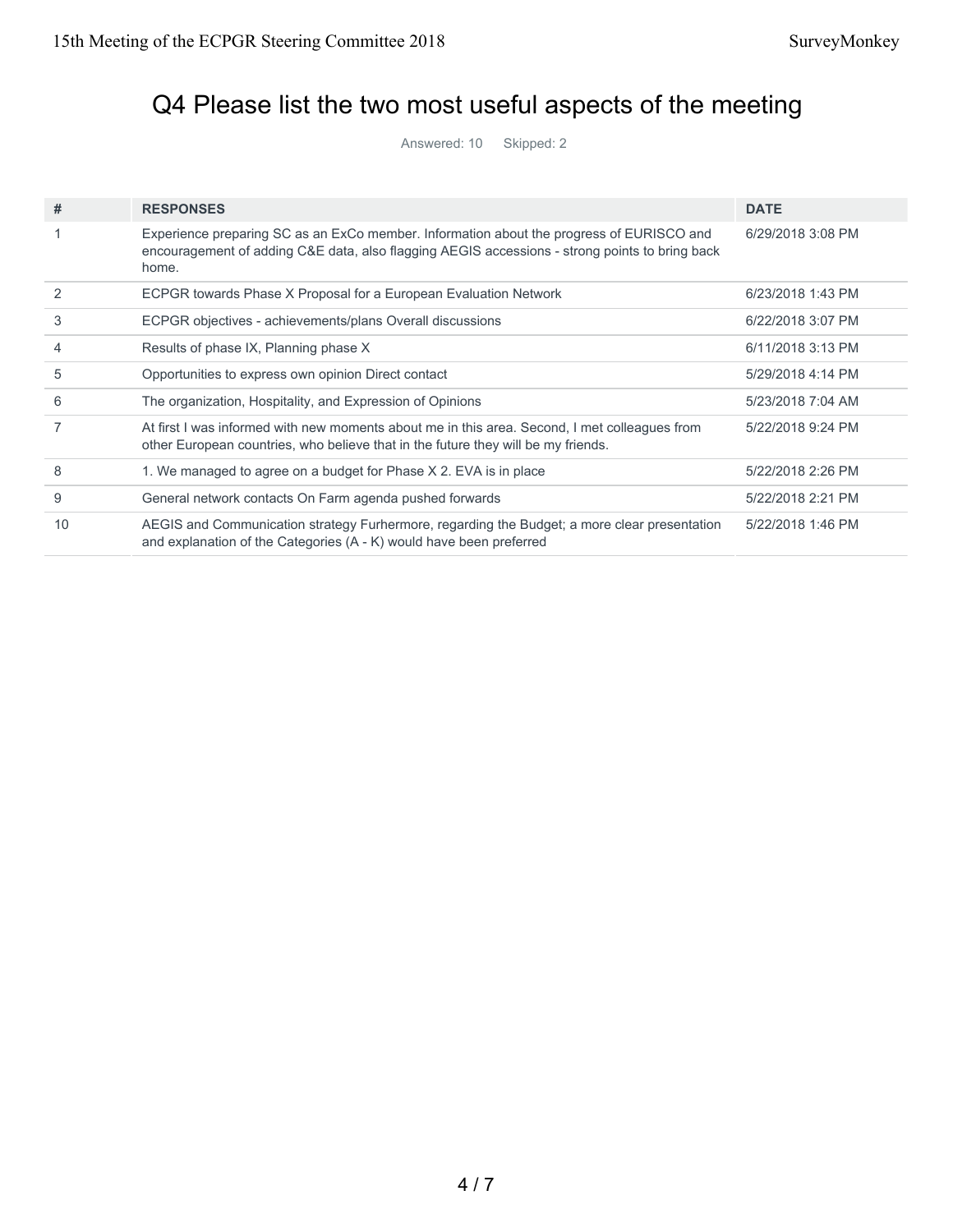## Q5 What additional topics would you have liked included in this meeting?

Answered: 6 Skipped: 6

| #              | <b>RESPONSES</b>                                                                                                                                                                            | <b>DATE</b>       |
|----------------|---------------------------------------------------------------------------------------------------------------------------------------------------------------------------------------------|-------------------|
|                | Nothing, as the time even for those seemed a bit too short.                                                                                                                                 | 6/29/2018 3:08 PM |
|                | l haven't proposal                                                                                                                                                                          | 6/23/2018 1:43 PM |
|                | None                                                                                                                                                                                        | 5/29/2018 4:14 PM |
| $\overline{4}$ | For now, there were enough topics for me, but in the future I would consider finding new topics.                                                                                            | 5/22/2018 9:24 PM |
| 5              | None in particular                                                                                                                                                                          | 5/22/2018 2:26 PM |
| 6              | Genral discussion on the functionality of ECPGR, re. formere comment. We need more partners to<br>be active in suggestions for ways to proceed forward, in proposals and in decisionmaking. | 5/22/2018 2:21 PM |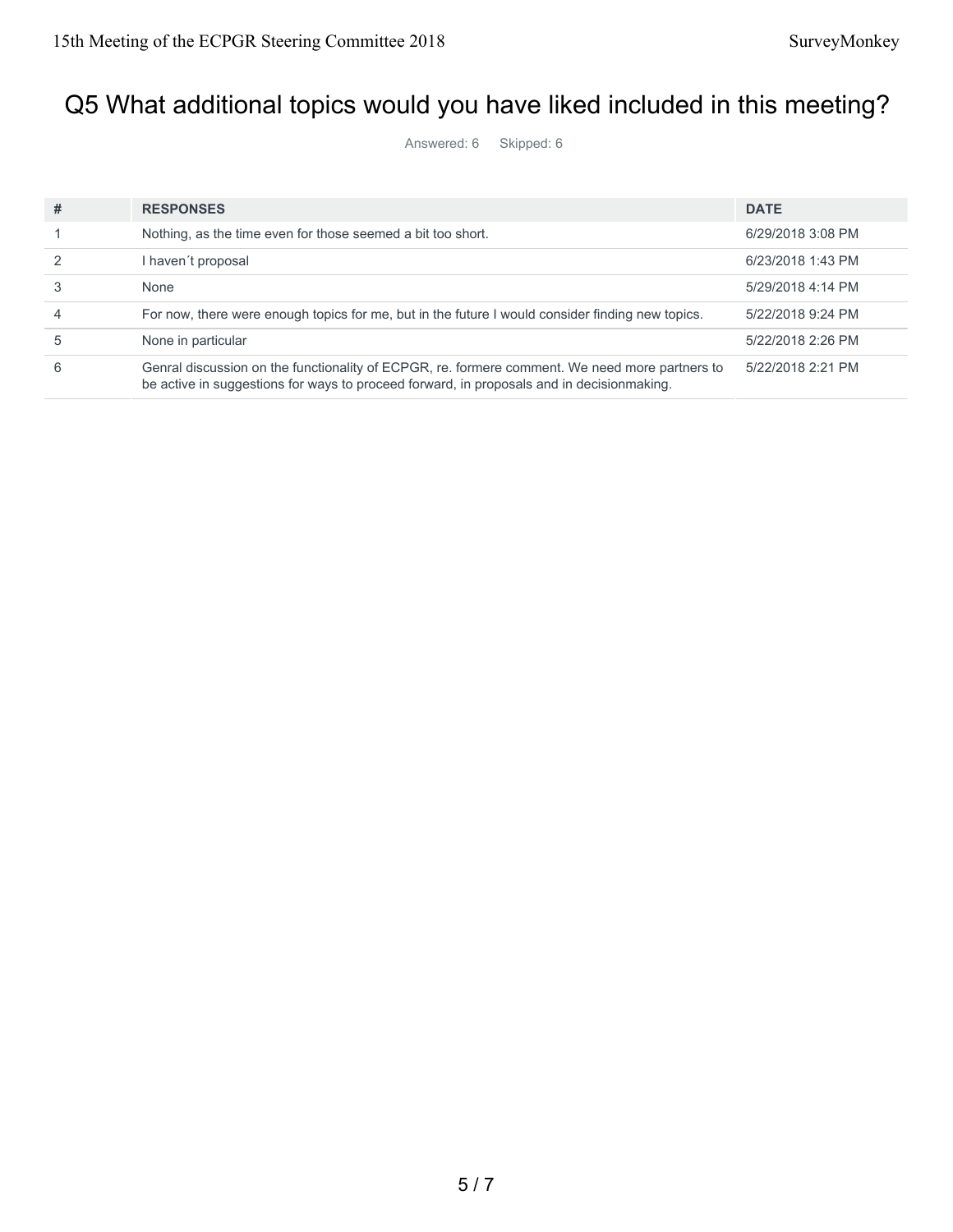

## Q6 Overall, I would rate the meeting as:

| <b>ANSWER CHOICES</b> | <b>RESPONSES</b> |                |
|-----------------------|------------------|----------------|
| Excellent             | 54.55%           | 6              |
| Good                  | 36.36%           | $\overline{4}$ |
| Average               | 9.09%            |                |
| Fair                  | $0.00\%$         | $\overline{0}$ |
| Poor                  | $0.00\%$         | $\overline{0}$ |
| <b>TOTAL</b>          |                  | 11             |

| # | <b>COMMENTS:</b>                                                                                                                                                                | <b>DATE</b>       |
|---|---------------------------------------------------------------------------------------------------------------------------------------------------------------------------------|-------------------|
|   | Overall, it was excellent but I don't have too good feeling about the discussions on budget. Would<br>we have been able to prepare it better or to predict different scenarios? | 6/29/2018 3:08 PM |
|   | The financing of phase X was not fully discussed and could cause problem in future.                                                                                             | 6/11/2018 3:13 PM |
|   | The preparatory work by the Secretariat has been outstanding                                                                                                                    | 5/22/2018 2:26 PM |
|   | Very well organized, locally and as always from secretariat. Thank you!                                                                                                         | 5/22/2018 2:21 PM |